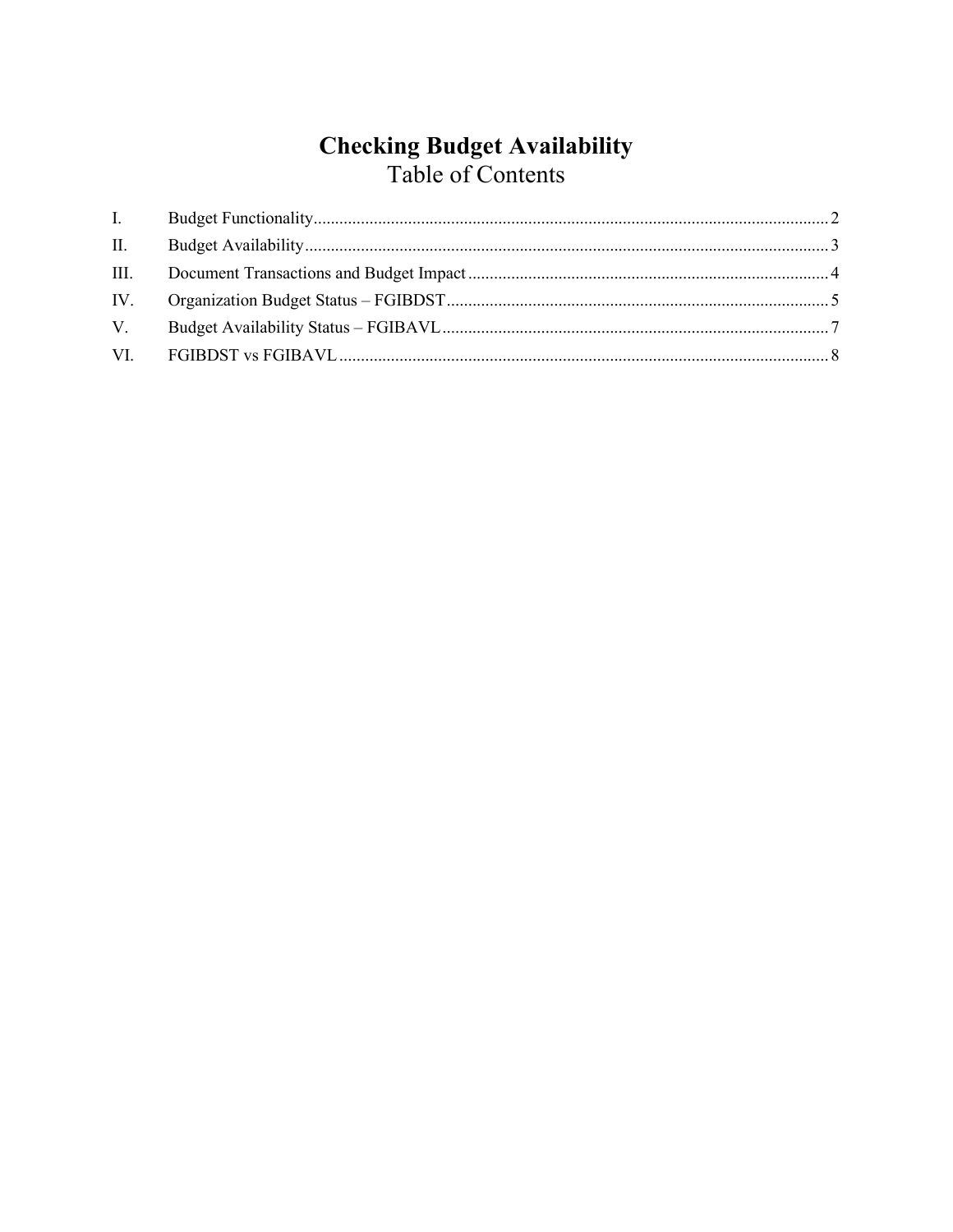## <span id="page-1-0"></span>**I. Budget Functionality**

The University utilizes "budget pool accounts", Expenditure Account Categories to maintain budgets for expenditures and encumbrances for Support Costs. This functionality is established University wide regardless of source of funding. A pool account holds the budget for a "group" of account codes (objects of expenditure). Following are the "budget pools" used by the University for Support Costs, i.e. nonpersonal service expenditures:

#### **Support Cost Budget Pool Account**

| <b>Expenditure Categories</b> | Description                   | Pool for Expenditure Account Codes |
|-------------------------------|-------------------------------|------------------------------------|
| 702000                        | Travel                        | $702010 - 702910$                  |
| 703000                        | <b>Operating Services</b>     | $703010 - 703999$                  |
| 704000                        | Supplies                      | $704010 - 704920$                  |
| 705000                        | <b>Professional Services</b>  | $705010 - 705910$                  |
| 706000                        | <b>Other Charges</b>          | $706010 - 706999$                  |
| 707000                        | Capital Outlay                | $707010 - 707999$                  |
| 708000                        | Debt Service                  | $708010 - 708312$                  |
| 709000                        | <b>Inter-Agency Transfers</b> | $709010 - 709110$                  |

Only Budget Entries may be entered in Support Cost Budget Pool Accounts, 702000, 703000, 704000, 705000, 706000, 707000, 708000, and 709000.

Personal Services expenditures are budgeted by Account Code, not budget pools.

Some Budget Units have revenue budgeted. Revenue is budgeted by Account Code.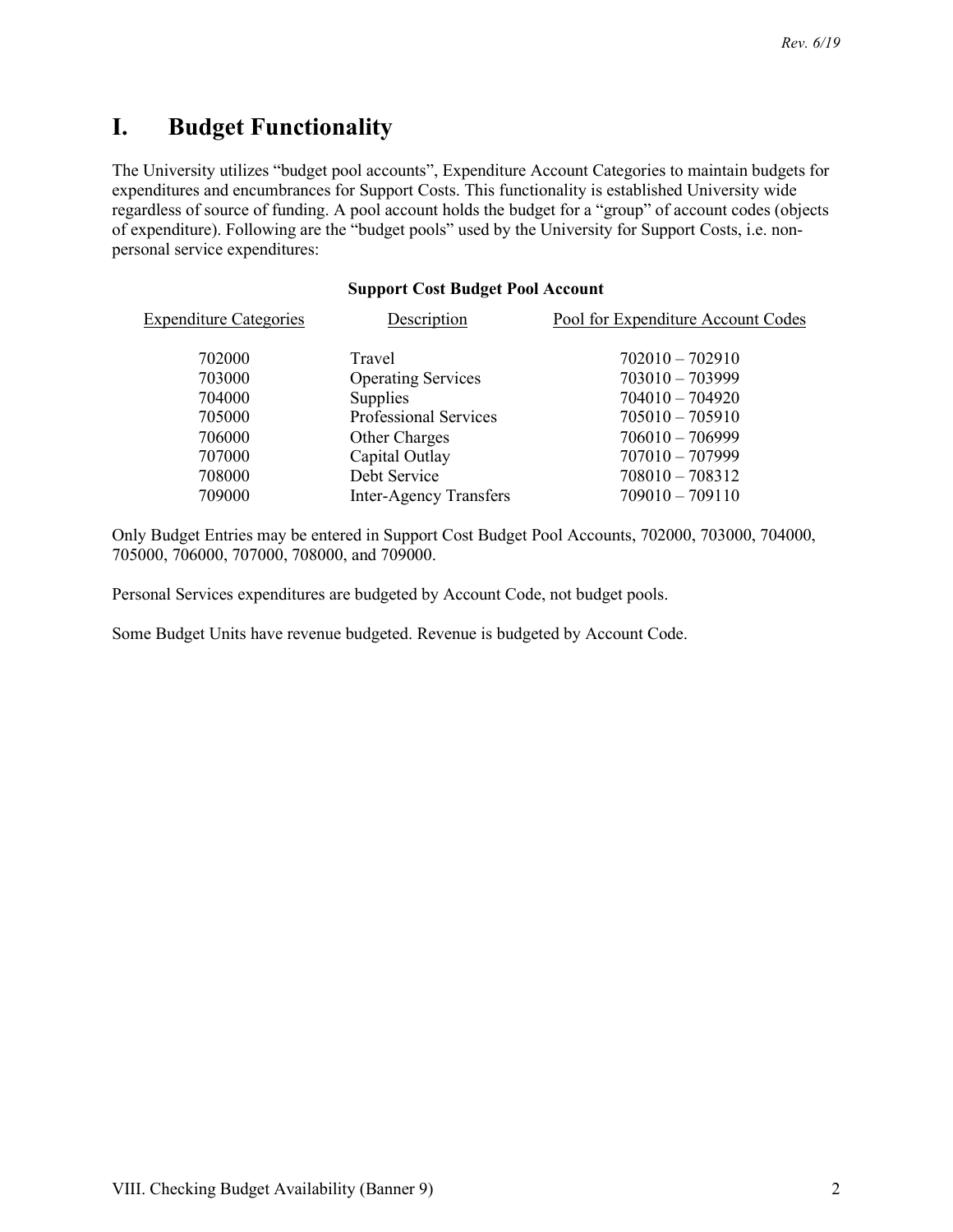## <span id="page-2-0"></span>**II. Budget Availability**

Budget Available is total budget in the pool less year-to-date-expenditures (for all account codes using the pool) and less encumbrances (for all account codes using the pool). Budget Availability Checking occurs for a Fund/Org/Account/Program combination and includes documents in approvals, documents which are incomplete, and posted documents in the calculation. As transactions are entered, the system checks budget availability in the appropriate budget pool account. Budget Availability Checking occurs at the pool level no matter whether budgets are entered in the budget pool or at the line level. If there is not enough available budget to cover the transaction, the system will return an Error Message.

**Error Message**: States that there is insufficient budget and indicates the item and/or sequence number that is over budget. It also states the system is suspending the transaction. The user will have to submit a Budget Revision Request.

If the Budget Revision Request Document is:

- Approved and Posted Accounting and Reporting will process the Budget Revision and the requestor will proceed with completing the requisition.
	- *NOTES*: *Requestor should check the requisition daily for funds approval.*

*If the source of funding is changed, Business Affairs will contact Purchasing to change the accounting distribution when turned to a Purchase Order.*

Not Approved - The User will receive a message through GUAMESG - General Message providing complete details for the reason of disapproval. The requisition must be cancelled, and a new one submitted at a later point in time.

Below is an example of a transaction entered in Banner which resulted in an Error message:



*NOTE: Permanent (Original) Budget is not shown on Banner Forms, or Query screens, only Adjusted (Revised) Budget, which is your current budget that is "original budget" plus and minus budget revisions (adjustments).*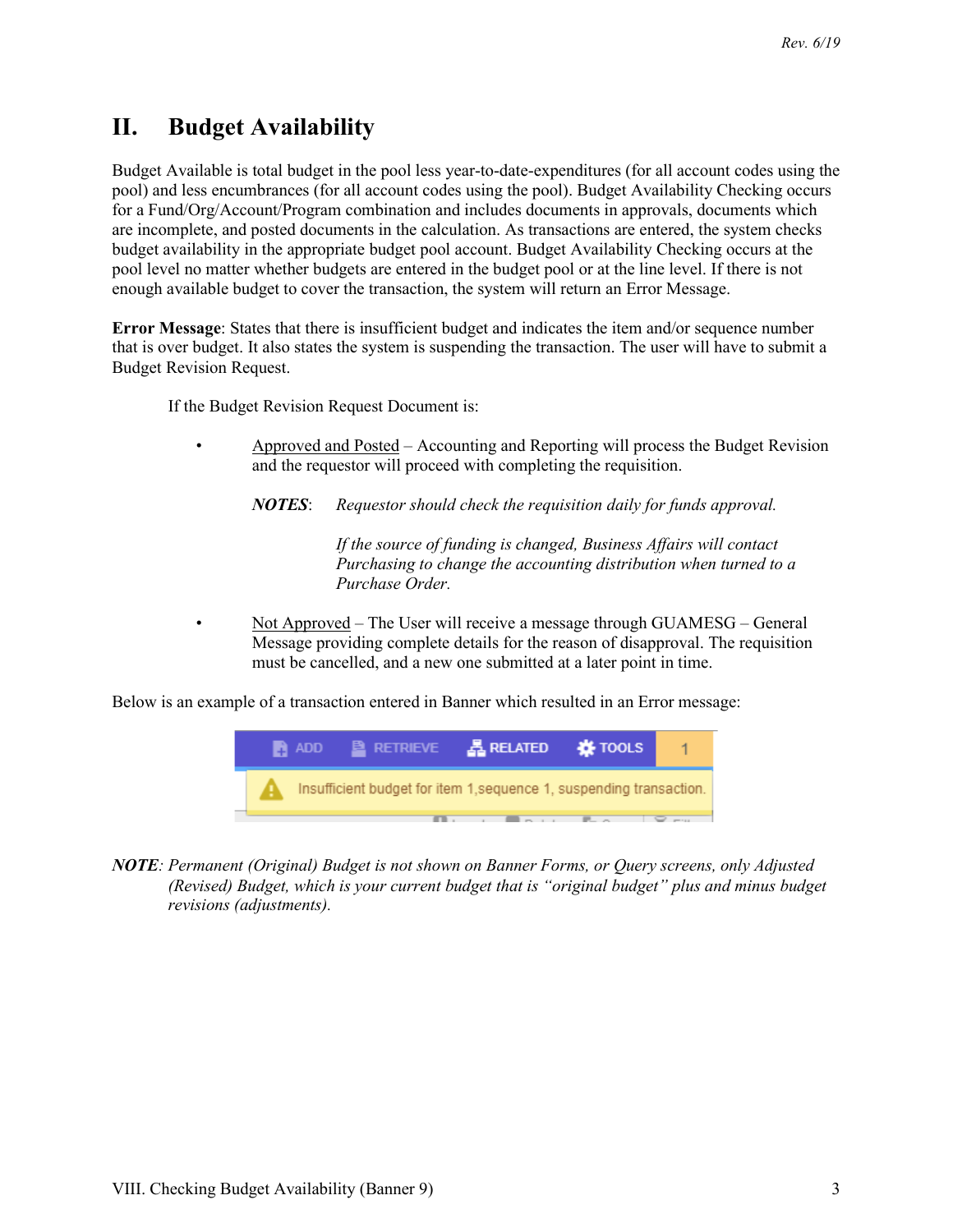#### <span id="page-3-0"></span>**III. Document Transactions and Budget Impact**

When a Requisition is completed a reservation is established as a Commitment against the Budget. Funds are transferred from the Budget Pool Account available balance and moved to the Requisition.

When the Purchase Order is issued, Banner automatically closes the Requisition and the budget Commitment transfers to the Purchase Order. Banner also creates a PO/Encumbrance for the FOAP. Each time an Invoice is entered against a Purchase Order, the balance open on the PO/Encumbrance is reduced and the Commitment on the budget is reduced. When the PO/Encumbrance is closed, any remaining balance on the order is returned to the Budget Pool account.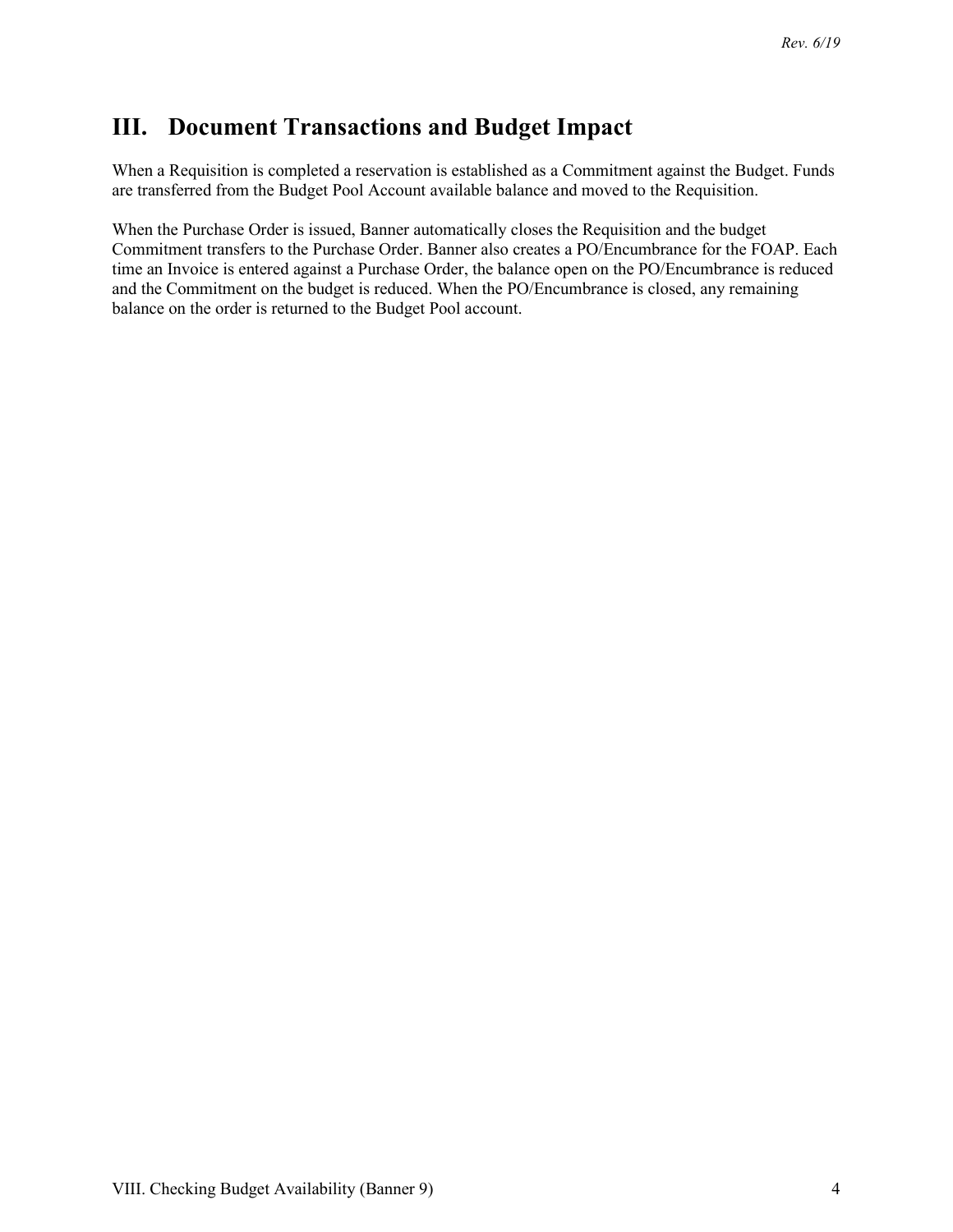## <span id="page-4-0"></span>**IV. Organization Budget Status – FGIBDST**

The Organization Budget Status Form (FGIBDST) displays the values posted to the operating ledger. You can see the total annual budget on this form regardless of the control period.

*NOTE: FGIBDST does not reflect incomplete, unapproved or unposted transactions.* 

*Use FGIBAVL to reflect all transactions, incomplete, unapproved, or unposted transactions if you want to see the balances available for those "in-process transactions".*

| Œ. |
|----|
|    |
|    |

Access the FGIBDST form and follow these steps:

1. Tab to the **Index** field and enter the Index number, to check the Budget balance.

*NOTE: Enter the Account number, to access a particular Account.*

|                            |                              | (O) Application Navigator<br>$\times$                                                                                                                       | $+$<br>×                                                                                                                                                                                                                                                |                                                                                                                                    |                                                                                                                                                                                                           |                                             | $\times$           |
|----------------------------|------------------------------|-------------------------------------------------------------------------------------------------------------------------------------------------------------|---------------------------------------------------------------------------------------------------------------------------------------------------------------------------------------------------------------------------------------------------------|------------------------------------------------------------------------------------------------------------------------------------|-----------------------------------------------------------------------------------------------------------------------------------------------------------------------------------------------------------|---------------------------------------------|--------------------|
| C<br>⇧                     |                              |                                                                                                                                                             |                                                                                                                                                                                                                                                         |                                                                                                                                    | ☆                                                                                                                                                                                                         | 電                                           |                    |
| <b>NSU</b><br><b>Bills</b> |                              |                                                                                                                                                             | N NSU - PROD                                                                                                                                                                                                                                            | $\mathbb{Z}$ ULS<br><b>Google Play</b>                                                                                             | Pandora                                                                                                                                                                                                   |                                             | $\gg$              |
| <b>@</b> ellucian<br>×     |                              |                                                                                                                                                             |                                                                                                                                                                                                                                                         | $\blacksquare$ ADD                                                                                                                 | <b>是RELATED</b>                                                                                                                                                                                           |                                             | <b>K</b> TOOLS     |
|                            | $\cdots$                     |                                                                                                                                                             |                                                                                                                                                                                                                                                         | $\cdots$                                                                                                                           |                                                                                                                                                                                                           | Go                                          |                    |
|                            |                              |                                                                                                                                                             |                                                                                                                                                                                                                                                         |                                                                                                                                    |                                                                                                                                                                                                           |                                             |                    |
| Index:                     |                              |                                                                                                                                                             |                                                                                                                                                                                                                                                         |                                                                                                                                    |                                                                                                                                                                                                           |                                             |                    |
|                            |                              |                                                                                                                                                             |                                                                                                                                                                                                                                                         |                                                                                                                                    |                                                                                                                                                                                                           |                                             |                    |
| <b>Accounts</b>            |                              |                                                                                                                                                             |                                                                                                                                                                                                                                                         |                                                                                                                                    |                                                                                                                                                                                                           |                                             |                    |
|                            |                              | <b>Business Affairs</b><br>Fund:                                                                                                                            | 100001                                                                                                                                                                                                                                                  | $\cdots$                                                                                                                           |                                                                                                                                                                                                           |                                             |                    |
|                            |                              | Account:                                                                                                                                                    | 702000                                                                                                                                                                                                                                                  |                                                                                                                                    |                                                                                                                                                                                                           |                                             |                    |
|                            | <b>Institutional Support</b> |                                                                                                                                                             | <b>Travel Budget Only</b>                                                                                                                                                                                                                               |                                                                                                                                    |                                                                                                                                                                                                           |                                             |                    |
| <b>Account Type:</b>       |                              | <b>Activity:</b>                                                                                                                                            |                                                                                                                                                                                                                                                         |                                                                                                                                    |                                                                                                                                                                                                           |                                             |                    |
| <b>Location:</b>           |                              |                                                                                                                                                             |                                                                                                                                                                                                                                                         |                                                                                                                                    |                                                                                                                                                                                                           |                                             |                    |
|                            |                              |                                                                                                                                                             |                                                                                                                                                                                                                                                         |                                                                                                                                    |                                                                                                                                                                                                           |                                             |                    |
|                            |                              |                                                                                                                                                             |                                                                                                                                                                                                                                                         |                                                                                                                                    |                                                                                                                                                                                                           |                                             |                    |
|                            |                              |                                                                                                                                                             |                                                                                                                                                                                                                                                         |                                                                                                                                    |                                                                                                                                                                                                           |                                             |                    |
|                            |                              |                                                                                                                                                             |                                                                                                                                                                                                                                                         |                                                                                                                                    |                                                                                                                                                                                                           |                                             |                    |
|                            |                              |                                                                                                                                                             |                                                                                                                                                                                                                                                         |                                                                                                                                    |                                                                                                                                                                                                           |                                             |                    |
|                            |                              |                                                                                                                                                             |                                                                                                                                                                                                                                                         |                                                                                                                                    |                                                                                                                                                                                                           |                                             |                    |
|                            |                              | <b>Banner - Northwestern State Univ X   @ TEST</b><br>$\Box$<br>Chart: * N<br>Include Revenue: $\sqrt{}$<br>Organization: 311111<br>$\cdots$<br>Program: 60 | A https://appnav.nsula.edu/applicationNavigator/seamless<br>Shopping <b>C</b> CP-Tel Email <b>N</b> NETGEAR Router W<br>Organization Budget Status FGIBDST 9.3.6 (PROD)<br>Northwestern State University of LA<br><b>Account</b><br><b>Commit Type:</b> | <b>1</b> LA Legislative Audit<br>Fiscal Year: * 19<br>Query Specific: *<br><b>Both</b><br><b>IVEV BLOCK IVEVBLOC, ACCL CODE M1</b> | $\overline{\mathbf{v}}$<br><b>Operating Fund</b><br>Get Started: Complete the fields above and click Go. To search by name, press TAB from an ID field, enter your search criteria, and then press ENTER. | $P$ RETRIEVE<br>GODDO, ODAD FILLERY AIL CAN | $\Box$<br>allucian |

2. Click **Go** or **Alt+Page Down** to view the Index details.

FGIBDST shows a summary of account activity organized by Account code. Entries are grouped by account code (left-hand side)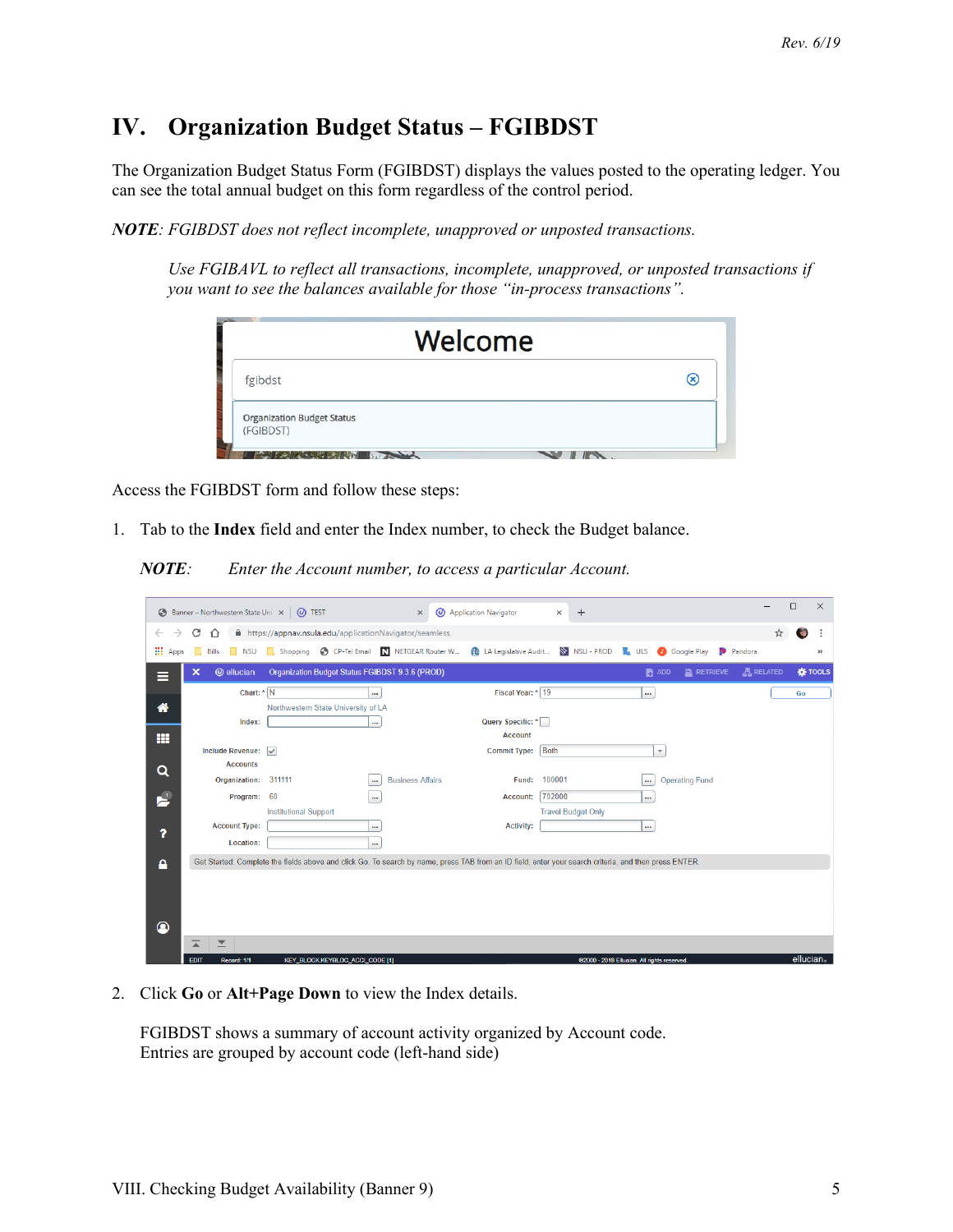|                                   | X @ ellucian Organization Budget Status FGIBDST 9.3.6 (PROD) |                                                                                                                        |                        |                                                                                                                 |             | ■ ADD ALETRIEVE <b>品RELATED ☆ TOOLS</b> |                                                                         |  |
|-----------------------------------|--------------------------------------------------------------|------------------------------------------------------------------------------------------------------------------------|------------------------|-----------------------------------------------------------------------------------------------------------------|-------------|-----------------------------------------|-------------------------------------------------------------------------|--|
|                                   |                                                              | Chart: N Northwestern State University of LA Fiscal Year: 19 Index: 106020 Business Affairs<br>Query Specific Account: |                        | Include Revenue Accounts: v Commit Type: Both Organization: 311111 Business Affairs Fund: 100001 Operating Fund |             |                                         | <b>Start Over</b>                                                       |  |
| Program: 60 Institutional Support | Account:                                                     | Account Type:<br>Activity:<br>Location:                                                                                |                        |                                                                                                                 |             |                                         |                                                                         |  |
| * ORGANIZATION BUDGET STATUS      |                                                              |                                                                                                                        |                        |                                                                                                                 |             |                                         | <b>Ed</b> Insert <b>ED</b> Delete <sup>F</sup> m Copy <b>Y</b> , Filter |  |
| Account                           | Type                                                         | Title                                                                                                                  | <b>Adjusted Budget</b> | <b>YTD Activity</b>                                                                                             | Commitments | Available Balance                       |                                                                         |  |
| 702110                            | E                                                            | Conferences------- I/S                                                                                                 | 0.00                   | 4.449.02                                                                                                        | 0.00        |                                         | $-4.449.02$                                                             |  |
| 702210                            | E                                                            | Field Travel----- I/S                                                                                                  | 0.00                   | 454.45                                                                                                          | 0.00        |                                         | $-454.45$                                                               |  |
| 702230                            | E                                                            | Fld Tvl-Intr Cmp-I/S                                                                                                   | 0.00                   | 51.34                                                                                                           | 0.00        |                                         | $-51.34$                                                                |  |
| 702610                            | E                                                            | Conferences------ O/S                                                                                                  | 0.00                   | 3,047.50                                                                                                        | 0.00        |                                         | $-3.047.50$                                                             |  |
| 703000                            | E                                                            | Operating Services - Budget Only                                                                                       | 16,829.00              | 0.00                                                                                                            | 0.00        |                                         | 16,829.00                                                               |  |
| 703010                            | E                                                            | Advertising                                                                                                            | 0.00                   | 1.229.32                                                                                                        | 1,085.68    |                                         | $-2.315.00$                                                             |  |
| 703112                            | E                                                            | Prnto-Stationary Etc.                                                                                                  | 0.00                   | 984.50                                                                                                          | 0.00        |                                         | $-984.50$                                                               |  |
| 703116                            | E                                                            | Prntg-Mnls Hndbk S                                                                                                     | 0.00                   | 1,975.00                                                                                                        | 28.70       |                                         | $-2.003.70$                                                             |  |
| 703119                            | F                                                            | Prntg-Other                                                                                                            | 0.00                   | 497.90                                                                                                          | 0.00        |                                         | $-497.90$                                                               |  |
| 703322                            | E                                                            | Office Equip Maint                                                                                                     | 0.00                   | 1.458.00                                                                                                        | 0.00        |                                         | $-1.458.00$                                                             |  |
| 703330                            | E                                                            | Mnt-Data Proc Equip                                                                                                    | 0.00                   | 3.207.79                                                                                                        | 0.00        |                                         | $-3,207.79$                                                             |  |
| 703331                            | E                                                            | Maint Data Proc It                                                                                                     | 0.00                   | 2,125.64                                                                                                        | 0.00        |                                         | $-2.125.64$                                                             |  |
| 703436                            | E                                                            | Data Proc It Lic                                                                                                       | 0.00                   | 118.50                                                                                                          | 0.00        |                                         | $-118.50$                                                               |  |
| 703511                            | E                                                            | Dues & Memberships                                                                                                     | 0.00                   | 2,085.00                                                                                                        | 0.00        |                                         | $-2.085.00$                                                             |  |
| 703620                            | E                                                            | Freight & Express                                                                                                      | 0.00                   | 177.57                                                                                                          | 0.00        |                                         | $-177.57$                                                               |  |
| 703940                            | E                                                            | <b>Bank Charges</b>                                                                                                    | 0.00                   | 484.72                                                                                                          | 0.00        |                                         | $-484.72$                                                               |  |
| 703990                            | E                                                            | Misc Opr Svcs                                                                                                          | 0.00                   | 758.00                                                                                                          | 0.00        |                                         | $-758.00$                                                               |  |
| 704000                            | F                                                            | Supplies Budget Only                                                                                                   | 44.935.00              | 0.00                                                                                                            | 0.00        |                                         | 44,935.00                                                               |  |
| 704010                            | E                                                            | Office Supplies                                                                                                        | 0.00                   | 17.840.90                                                                                                       | 0.00        |                                         | $-17.840.90$                                                            |  |
| 704011                            | E                                                            | Office Supplies-Paper                                                                                                  | 0.00                   | 2.314.56                                                                                                        | 1.072.75    |                                         | $-3.387.31$                                                             |  |
|                                   |                                                              | Net Total                                                                                                              | $-2,686,552.00$        | $-2.464.699.80$                                                                                                 | 2,187.13    |                                         |                                                                         |  |
| $M \triangleleft (2)$ of 3 $M$    | 20 v Per Page                                                |                                                                                                                        |                        |                                                                                                                 |             |                                         | Record 21 of 50                                                         |  |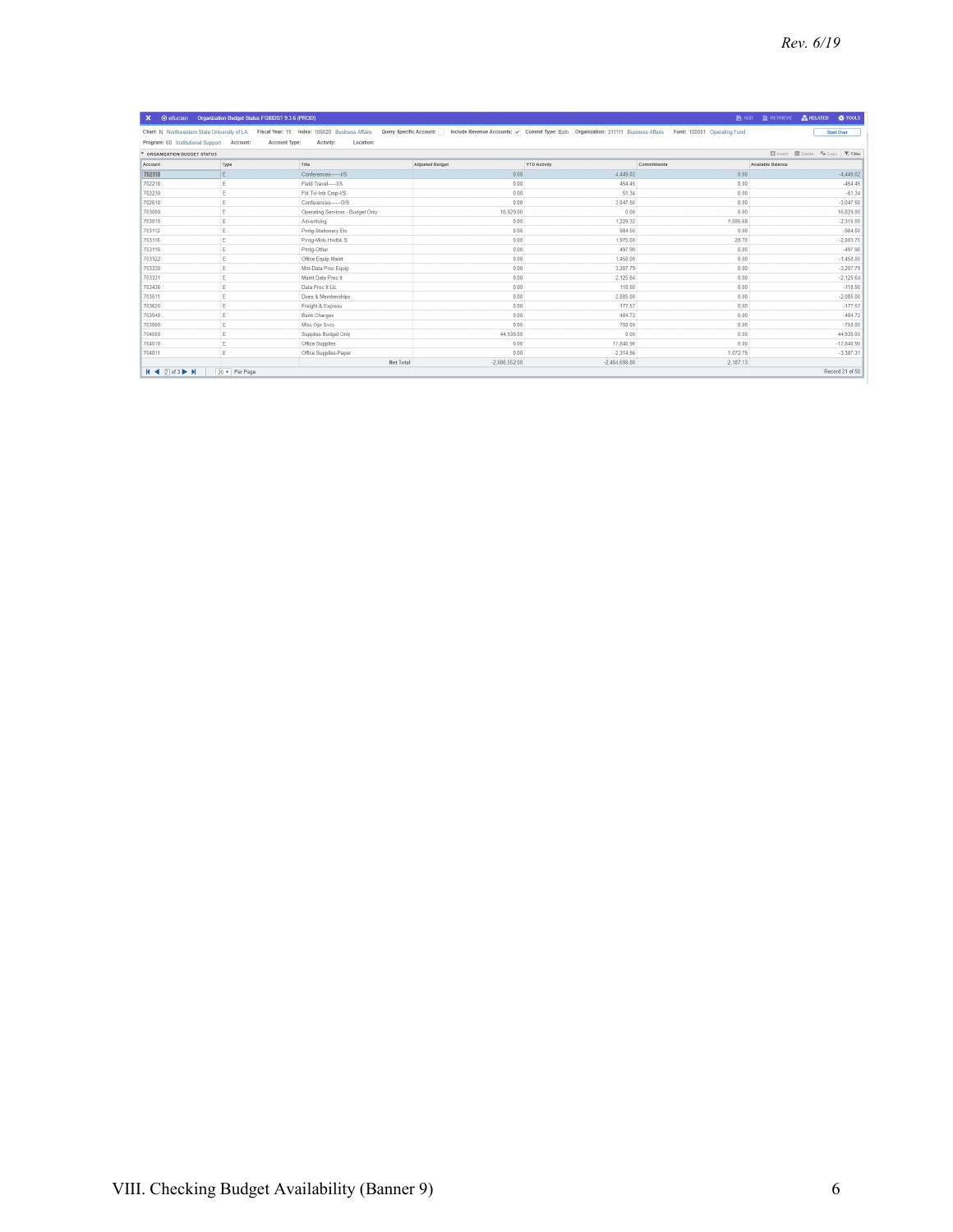#### <span id="page-6-0"></span>**V. Budget Availability Status – FGIBAVL**

The **FGIBAVL** form gives you an overview of your department's budget. This form summarizes your expenditure budget into major categories and will show you what is available in your Budget Pool. Refer to **FGIBDST** to see what was spent by account number.

*NOTES: FGIBAVL includes expenses and transfer activity for all documents (invoices, requisitions, PO's, journal vouchers, etc.) at the time the query is made, including those in process of completion and/or approval. The form does not reflect revenue activity. The Budget Availability Status Form (FGIBAVL) displays only those funds available at the time of the query based on the specified control period.*

> *When you look at FGIBAVL available balance (columns) should equal: Adjusted budget – YTD Activity – Commitments = Available Balance. If there are any documents incomplete this will not balance. You can't see it – meaning it doesn't show up on FGITRND (detail transactions). So… when a fund does not balance, run FGRIDOC to see if there is something outstanding.*

- 1. **Chart** and **Fiscal Year** fields will default. Enter the **Index** to populate Fund and Organization.
- 2. **Tab** to the **Account** and enter the Account pool number. This form requires an Account number to be entered before executing the query.

To view Non- Salary expenditures only, enter the pool account 70XXXX if not enter 60XXXX to view all expenditures.

| $\boldsymbol{\mathsf{x}}$ | <b>@ ellucian</b> Budget Availability Status FGIBAVL 9.3.7 (PROD)                                                                                     | <b>ADD E</b> RETRIEVE <b><i>A</i></b> RELATED | <b>TOOLS</b> |
|---------------------------|-------------------------------------------------------------------------------------------------------------------------------------------------------|-----------------------------------------------|--------------|
| Chart: * N                | Fiscal Year: * 19<br>$\cdots$<br>1.11                                                                                                                 |                                               | Go           |
| Index:                    | Commit Type: Both<br>٠<br>                                                                                                                            |                                               |              |
| Fund:                     | <b>Business Affairs</b><br><b>Operating Fund</b><br>Organization:<br><br>$\cdots$                                                                     |                                               |              |
| Account:                  | <b>Institutional Support</b><br>Program:<br>$\cdots$<br>$\cdots$                                                                                      |                                               |              |
| $Keys - >$                |                                                                                                                                                       |                                               |              |
| <b>Control Fund:</b>      | <b>Control Organization:</b>                                                                                                                          |                                               |              |
| <b>Control Account:</b>   | <b>Control Program:</b>                                                                                                                               |                                               |              |
| <b>Pending Documents:</b> |                                                                                                                                                       |                                               |              |
|                           | Get Started: Complete the fields above and click Go. To search by name, press TAB from an ID field, enter your search criteria, and then press ENTER. |                                               |              |
|                           |                                                                                                                                                       |                                               |              |

#### **3.** Click **Go** or **Alt+Page Down**

|                            |                    | S Banner - Northwestern State Unit X (0) Application Navigator | $x +$                                                                                |                                                                                                                                                        |                                                                                                                                                                            |                   | $\Box$                                           | $\times$ |
|----------------------------|--------------------|----------------------------------------------------------------|--------------------------------------------------------------------------------------|--------------------------------------------------------------------------------------------------------------------------------------------------------|----------------------------------------------------------------------------------------------------------------------------------------------------------------------------|-------------------|--------------------------------------------------|----------|
| $\leftarrow$ $\rightarrow$ | $C \cap$           | https://appnav.nsula.edu/applicationNavigator/seamless         |                                                                                      |                                                                                                                                                        |                                                                                                                                                                            |                   | ☆<br>$\bullet$                                   |          |
| : Apps ■                   |                    |                                                                |                                                                                      | Bills NGU Roopping @ CP-Tel Email N NETGEAR Router W (1) LA Legislative Audit (2) NSU - PROD Review Of Google Play P Pandora R Chandler @ Voter Portal |                                                                                                                                                                            |                   |                                                  |          |
| $\equiv$                   | $\mathbf{x}$       | @ ellucian Budget Availability Status FGIBAVL 9.3.7 (PROD)     |                                                                                      |                                                                                                                                                        |                                                                                                                                                                            |                   | <b>图 ADD</b> 图 RETRIEVE <b>晶 RELATED</b> 微 TOOLS |          |
|                            |                    |                                                                | Chart: N Fiscal Year: 19 Index: 106020 Commit Type: Both Fund: 100001 Operating Fund | Organization: 311111 Business Affairs                                                                                                                  |                                                                                                                                                                            |                   | <b>Start Over</b>                                |          |
| ⋘                          |                    |                                                                |                                                                                      |                                                                                                                                                        | Account: 702000 Travel Budget Only Program: 60 Institutional Support Keys  > Control Fund: 100001 Control Organization: 311111 Control Account: 702000 Control Program: 60 |                   |                                                  |          |
|                            |                    |                                                                |                                                                                      |                                                                                                                                                        |                                                                                                                                                                            |                   |                                                  |          |
|                            | Pending Documents: |                                                                |                                                                                      |                                                                                                                                                        |                                                                                                                                                                            |                   |                                                  |          |
|                            |                    | <b>BUDGET AVAILABILITY STATUS</b>                              |                                                                                      |                                                                                                                                                        |                                                                                                                                                                            |                   | Insert <b>Delete Fu</b> Copy <b>T</b> , Filter   |          |
|                            | Account            | Title                                                          | <b>Adjusted Budget</b>                                                               | <b>YTD Activity</b>                                                                                                                                    | Commitments                                                                                                                                                                | Available Balance | Pending Documents                                |          |
|                            | 702000             | Travel Budget Only                                             | 8.401.00                                                                             | 8.100.57                                                                                                                                               | 0.00                                                                                                                                                                       | 300 43            |                                                  |          |
|                            | 703000             | Operating Services - Budget Only                               | 16.829.00                                                                            | 15.101.94                                                                                                                                              | 1.114.38                                                                                                                                                                   | 612.68            |                                                  |          |
| Ω                          | 704000             | Supplies Budget Only                                           | 44.935.00                                                                            | 43.855.88                                                                                                                                              | 1.072.75                                                                                                                                                                   | 6.37              | D                                                |          |
| m                          | 705000             | Professional Services - Budget Only                            | 0.00                                                                                 | 0.00                                                                                                                                                   | 0.00                                                                                                                                                                       | 0.00              | Ō                                                |          |
|                            | 707000             | Capital Outlay Budget Only                                     | 4,293.00                                                                             | 4.293.00                                                                                                                                               | 0.00                                                                                                                                                                       | 0.00              | m                                                |          |
| ,                          |                    | Total                                                          | 74.458.00                                                                            | 71.351.39                                                                                                                                              | 2.187.13                                                                                                                                                                   | 919.48            |                                                  |          |

4. **Exit [Ctrl+Q]** to exit the form.